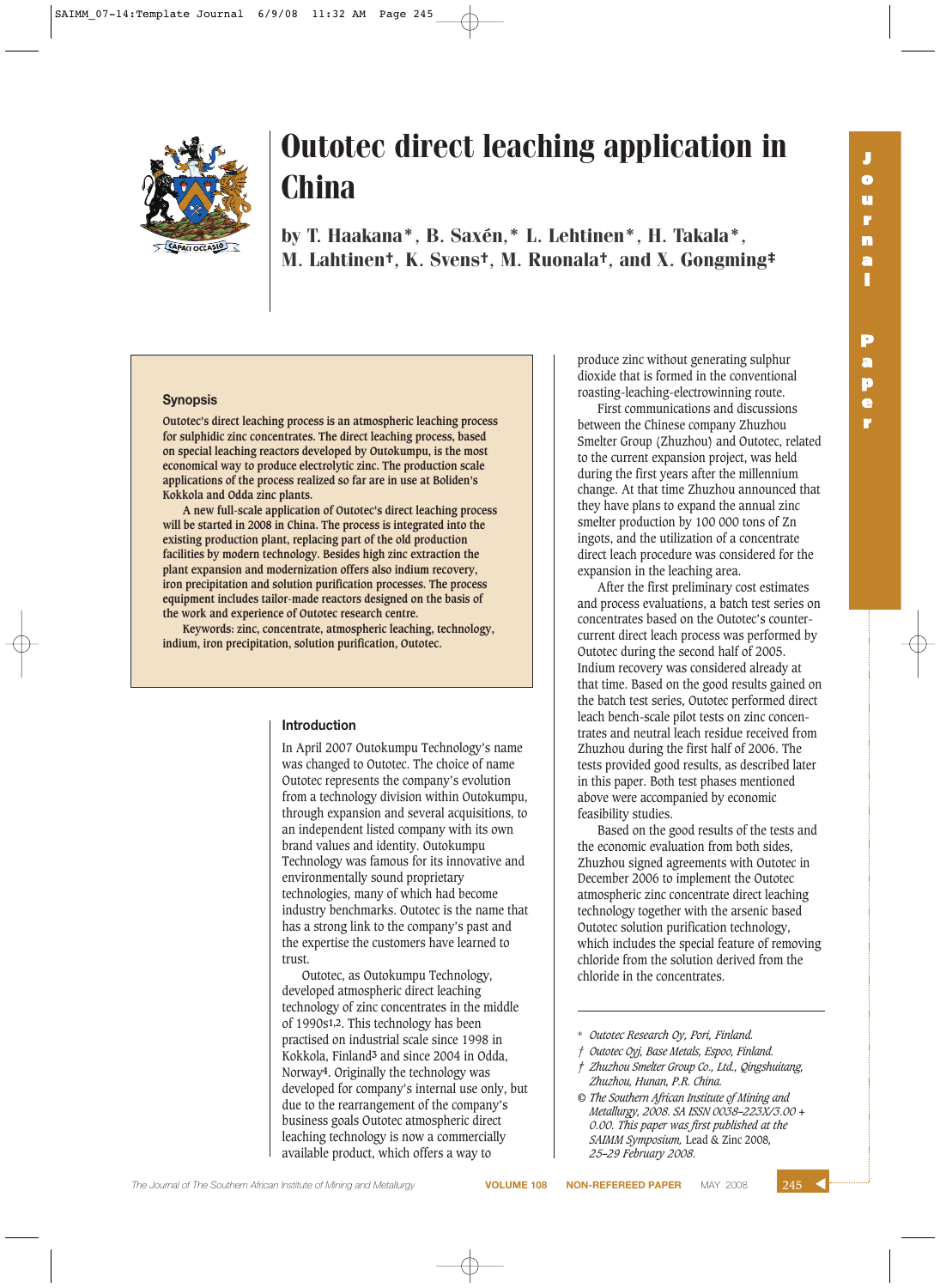#### **Zhuzhou zinc production**

The history of the Zhuzhou smelter started with the construction of a lead smelter, which was commissioned in 1960. The lead smelter is based on a sinter/blast furnace technology together with an electrolytic refinery having an annual capacity of 90 000 tons.

After having a part of the state organization, Zhuzhou Smelter Group Co. Ltd. became in 2004 a part of the Hunan Nonferrous Metals Holding Group Co. Ltd. (HNMC). Presently HNMC is the controlling shareholder of Zhuzhou.

The first zinc plant line using the roasting-leachingelectrowinning process was commissioned in 1968 with an annual capacity of 100 000 tons using neutral leaching together with Waelz kiln treatment of the leach residue. Major portions of the concentrates are supplied from mines in Hunan, Guangdong and Guangxi provinces, as some is imported. After several de-bottlenecking actions the zinc smelter reached the annual zinc production capacity of 150 000 tons in the early 1990s.

After the major expansion done in 1996 a second roastleach-electrowin plant brought up the total zinc slab production capacity of the Zhuzhou zinc operations to 250 000 tons in 1997. Integration of Outotec atmospheric direct leaching process to the existing production facilities will result in a nominal zinc cathode production capacity of 350 000 tons based on concentrates in 2008.

The  $SO<sub>2</sub>$  gas from the old four roasters is sold to a chemical company, but the new roaster based on Outokumpu/Lurgi technology, nowadays Outotec, has its own 180 000 tons/a sulphuric acid plant, into which the Boliden-Norzink, nowadays Outotec, mercury removal**5** was introduced at the millennium change.

The leaching stage of calcine consists of neutral and weak acid (about 80°C) leaching steps. Leach residue, which contains zinc mainly as zinc ferrites and other valuable metals, is treated in five Waelz furnaces. Waelz oxide is treated in multi-hearth furnaces in order remove halogens before oxide leaching. The soluble zinc is returned to neutral leaching step and indium is recovered by solvent extraction and electrolysis. The annual indium production capacity is larger than 30 tons after several enlargement operations.

In the solution purification area both copper and cadmium are removed by means of zinc dust. Cadmium is melted and recovered as rude cadmium by distillation. The cadmium cathode is melted and cast. Copper cake is transported to the copper smelter. Cobalt is removed with two different methods, namely with sodium ethyl xanthate and copper sulphate at low temperature in the old plant line and with zinc dust and  $Sb_2O_3$  in new plant line.

The electrowinning consists of two tank-houses, both equipped with 1.1 m2 cathodes. The cathodes in both the tank-houses are stripped manually. In the casting area the cathodes are melted in induction furnaces. The molten zinc is cast in the form of 22 kg slabs and 1.2 ton jumbos. Zinc qualities produced are SHG, HG and alloys.

#### **Capacity increase by direct leaching**

The production capacity increase of the existing zinc plant by utilizing Outotec's atmospheric direct leaching process of zinc concentrates offers several advantages that are described by Lahtinen *et al*.**6**. Lahtinen *et al*.**6** also compared the

atmospheric process to pressurized direct leaching and summarized the environmental benefits that the direct leaching process can give. Environmental issues played an important role, when Outotec's direct leaching technology was chosen by Zhuzhou. Modern technology enables one to reduce  $SO<sub>2</sub>$  emissions by processing leach residue by atmospheric counter-current direct leaching technology. In addition, Outotec's technology enables the utilization of the goethite precipitation process, which reduces the amount of iron residue and also makes the recycle of the iron residue possible.

As explained above, the Zhuzhou zinc process is based on neutral leaching process of calcine and Waelz treatment of the neutral leaching residue. Now, the expansion will be based on the direct leaching of zinc concentrate and acid leaching of the neutral leaching residue. Both of these factors will increase iron concentration in the product solution of the leaching process. Thus, it was evident that iron removal process is also needed as a part of the expansion.

The choice for iron removal technology was made between jarosite and goethite precipitation processes. Because the Zhuzhou zinc smelter is surrounded by a settled area and there is no possibility of waste storage pond construction, goethite precipitation was finally chosen. In addition, the goethite precipitate can be further treated in a pyrometallurgical process, like some zinc producers are already doing, enabling the recycling of the material.

Today, when metal prices are high, it is important that all the possible metals are recovered. Lead is a good example, which has reached a very high price level. Typically, in the direct leaching process, lead remains in the leach residue. However, a lead concentrate suitable for lead production can be produced from the leach residue by separating the elemental sulphur and remained sulphide minerals from the Pb-rich fraction. The separation of lead residue and elemental sulphur can be easily done by a flotation process, which will be supplied to Zhuzhou by Outotec.

One interesting feature in the Zhuzhou expansion project was the high indium content of the raw materials. Thus, a method was needed to recover the indium. Based on the Outotec's earlier know-how in this area and the additional development work, Outotec developed a process to precipitate indium selectively from the leaching process solution before the iron precipitation.

After the direct leaching, indium recovery and iron precipitation processes the process solution has to be treated in the solution purification process before the cellhouse. In the direct leaching process chloride, which is removed normally in the roasting process of zinc concentrate, is leached also from the concentrate. This increases the chloride level in the process solution, which causes corrosion problems in the process equipment. Thus, chloride has to be removed. Outotec has developed a chloride removal process, which is in use at Boliden's Kokkola and Odda zinc smelters. It was a natural choice also for Zhuzhou Smelter.

The Outotec solution purification technology can be based either on arsenic technology or antimony technology. The chloride removal process can be used in both of these processes as it is connected to the copper removal step of the solution purification process. A part of the copper removal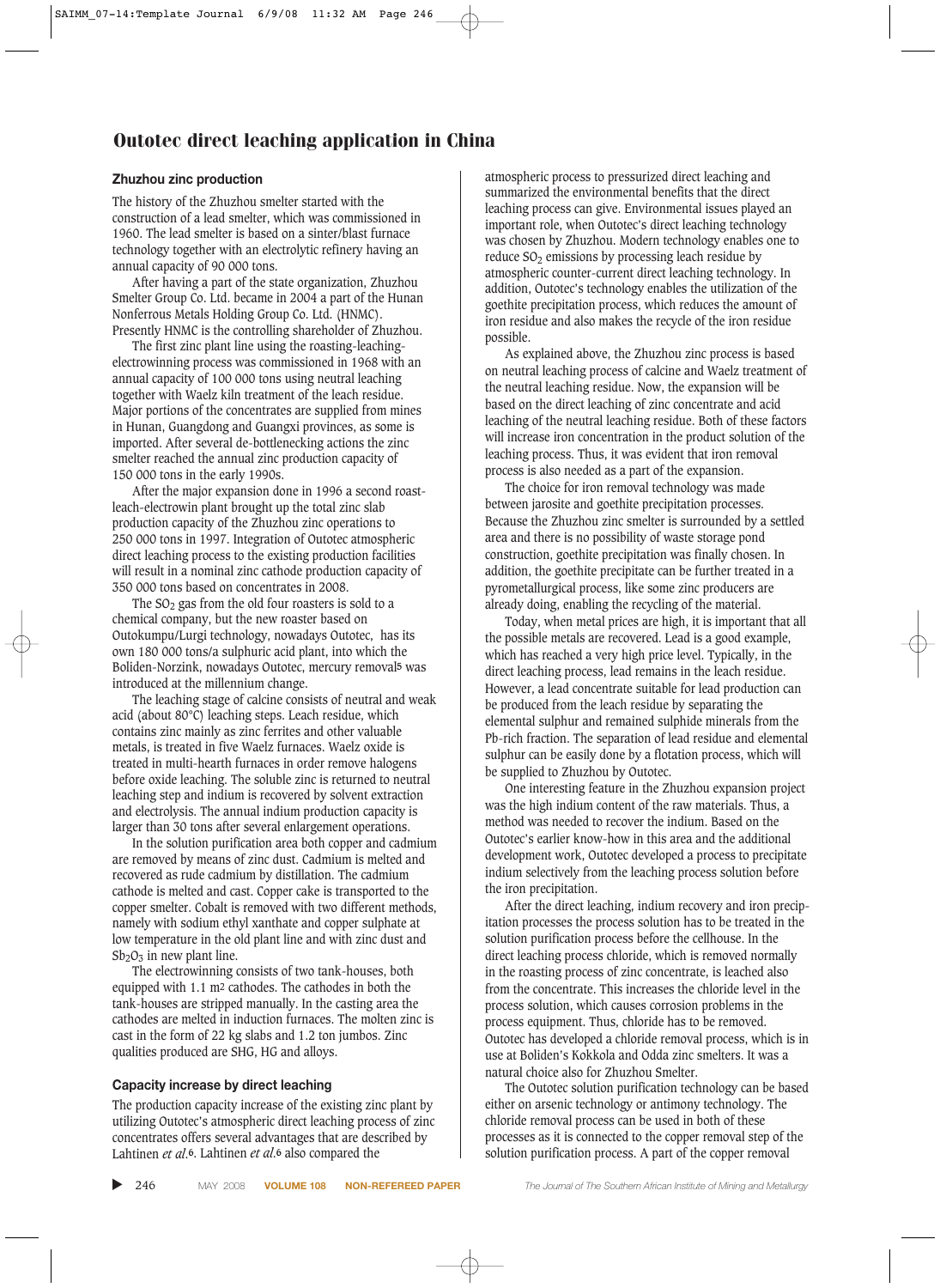precipitate is used as a reagent in the chloride removal. The arsenic removal process was chosen for Zhuzhou, because it enables significantly lower zinc dust consumption and it also has proven to be a very reliable and safe process at Kokkola zinc plant.

A schematic drawing of the Outotec's counter-current direct leaching of zinc concentrates**7**, indium recovery and iron precipitation processes together with the connections to the existing production facilities is presented in Figure 1. Solution from the existing neutral leaching is fed to the new solution purification area delivered by Outotec.

#### **Research and technology development in Outotec**

Besides the innovative and environmentally sound proprietary technologies, extensive research and development resources are Outotec's key strengths. Outotec have two inhouse research centres, located in Pori, Finland and in Frankfurt, Germany. Extensive RTD facilities enable it to develop new technological solutions as well as to apply the existing technologies to new customer industries. Outotec's approach to process development is described below.

### *RTD procedure*

Outotec's approach to process development in this expansion project is schematically described in Figure 2. The expansion is mainly based on existing and proven technology, which has been tailored to meet the client's requirements. The approach is cost-effective and provides reliable and detailed information needed in plant design and economic evaluation.

#### *Characterization of raw materials*

Testing the leaching properties of several different sulphidic zinc concentrate mixtures and leach residues of the existing neutral and weak acid leaching steps started the test programme. Later two concentrate mixtures and leach residues were selected for the more detailed study. Waelz oxide was chosen as a neutralization agent in the precipitation steps. Main components and particle sizes of the tested samples are shown in Table I.

Tested concentrates had relatively high iron and indium contents but otherwise rather typical composition. Zinc occurred in leach residues mainly as zinc ferrites and zinc sulphates. Small amounts of zinc oxides, zinc silicates and zinc sulphides were also present in the leach residues.

## *Preliminary test programme*

The preliminary test program comprised

- ➤ batchwise atmospheric direct leaching of zinc concentrate and flotation of the formed leach residues
- ➤ batchwise leaching tests of leach residues
- ➤ batchwise and continuous indium precipitation tests
- ➤ batchwise iron removal as goethite.

Batchwise leaching tests and flotation tests of the formed leach residues were carried out to define zinc and indium leaching recoveries and to find optimal process conditions for these concentrates, to study the deportment of various elements in the leaching and flotation steps and to characterize the formed residues as well as to produce information for the further testwork.

Due to the high indium content in the zinc concentrates, indium recovery is an important issue in the planned process. Batchwise indium precipitation tests were carried out to define the role of the most relevant parameter, i.e. temperature and pH affecting in the precipitation, the precipitation recovery of indium and the quality of the formed indium precipitate. Besides batchwise precipitation tests, a continuous bench-scale pilot test of indium precipitation was carried out.

In the planned process, indium is leached in the direct leaching step and precipitated by neutralizing the solution to pH 3…4 by Waelz oxide. Indium precipitate is treated in the existing process steps of Zhuzhou, including leaching, solvent extraction and electrowinning, in order to recover indium for a saleable product.

Batchwise iron precipitation tests were also made in this stage of the project. The purpose of the tests was to determine the effect of the most important parameters on the iron precipitation rate and the quality of the goethite precipitate. Experiments were carried out both with synthetic solution and solution retrieved from direct leaching and indium precipitation. Waelz oxide was used as neutralizing reagent.



**Figure 1—A block diagram of the process implemented for the capacity increase including direct leaching, indium recovery and iron precipitation steps**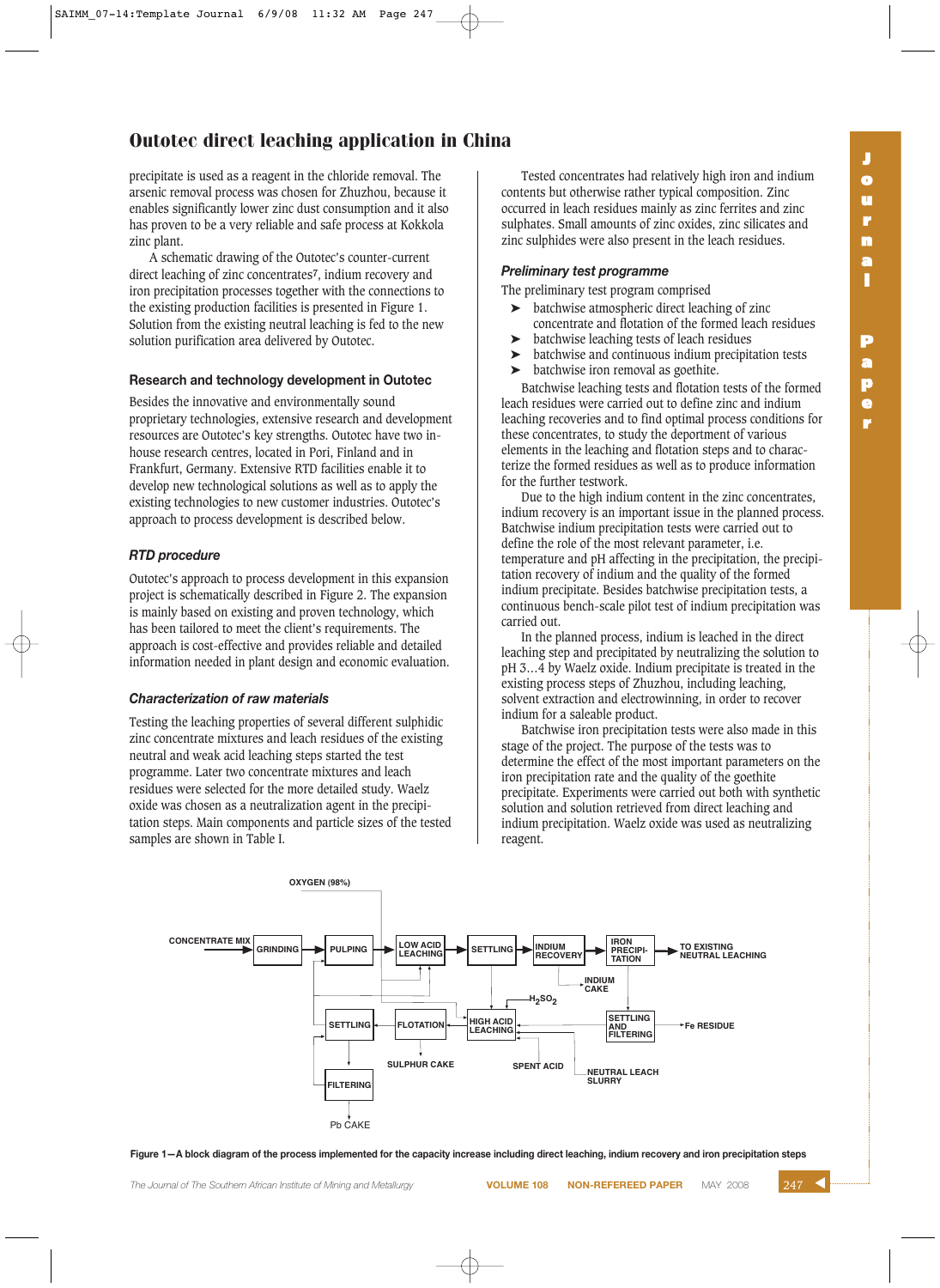

**Figure 2—RTD strategy in this project**

| Table I                                 |                                         |                       |                       |                 |                 |             |  |
|-----------------------------------------|-----------------------------------------|-----------------------|-----------------------|-----------------|-----------------|-------------|--|
| Composition of the raw materials tested |                                         |                       |                       |                 |                 |             |  |
|                                         |                                         | Concentrate mixture 1 | Concentrate mixture 2 | Leach residue 1 | Leach residue 2 | Waelz oxide |  |
| Cu                                      | %                                       | 1.0                   | 0.63                  | 1.1             | 0.85            | 0.07        |  |
| Fe                                      | $\frac{0}{0}$                           | 10.6                  | 10.7                  | 15.5            | 22.4            | 0.59        |  |
| S                                       | %                                       | 32.7                  | 32.6                  | 7.7             | 4.5             | 2.2         |  |
| Zn                                      | $\frac{0}{0}$                           | 45.4                  | 45.9                  | 28.4            | 21.8            | 63.8        |  |
| In                                      | ppm                                     | 190                   | 125                   | 164             | 315             | 840         |  |
|                                         | Particle size after basic pretreatment: |                       |                       |                 |                 |             |  |
| D50%                                    | μm                                      | 46                    | 53                    | 35              | 33              |             |  |
| D90%                                    | um                                      | 148                   | 184                   | 86              | 157             |             |  |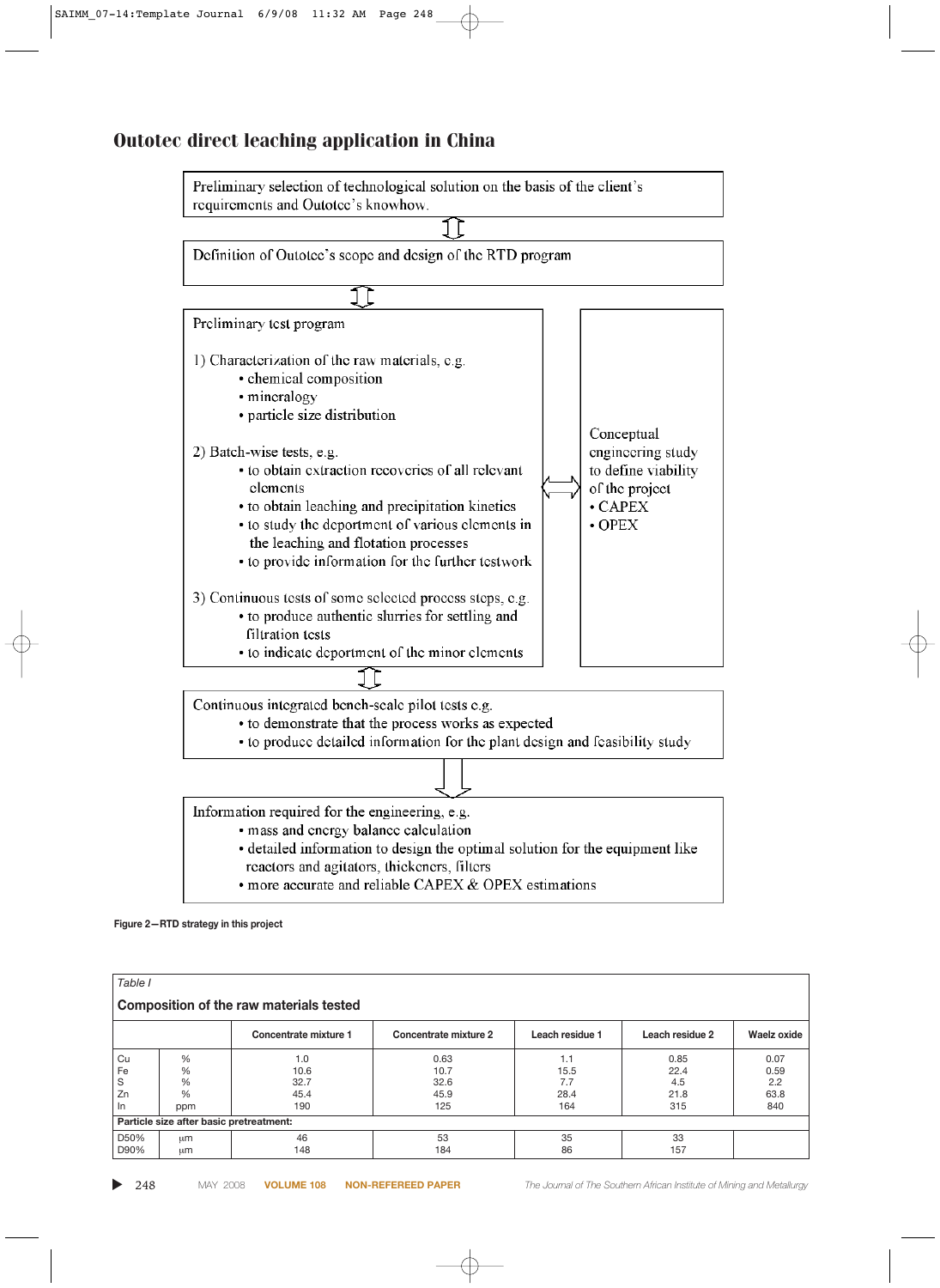#### *Atmosphere direct leaching of zinc concentrates and neutral leach residues*

Leaching of zinc concentrates is based on the oxidation of zinc sulphide in an acidic environment. The reaction system is of a complex nature and not fully understood. Several parallel and consecutive reactions take place simultaneously and also physical phenomena play an important role in the leaching system. However, the direct leaching of sulphide minerals can be written with the following simplified reaction equations. The reduction of ferric iron is accomplished by metal sulphides, which are leached:

$$
MeS_{(s)} + Fe_2(SO_4)_3 \to MeSO_4 + FeSO_4 + S^0 \qquad [1]
$$

where Me = Zn, Fe, Cu, Co, Ni, Cd, Pb, etc. Formed ferrous iron is oxidized by molecular oxygen back to the ferric form:

$$
2FeSO_4 + H_2SO_4 + 0.5 O_2 \rightarrow Fe_2(SO_4)_3 + H_2O
$$
 [2]

Reaction rate is often catalyzed by copper. The overall reaction can be written as the following simplified equation:

$$
MeS_{(s)} + H_2SO_4 + 0.5 O_2 \rightarrow MeSO_4 + H_2O + S^0
$$
 [3]

Zinc in the leach residues of neutral and weak acid leaching steps is mainly as zinc ferrites but also a small amount of unreacted zinc sulphide is present. Leaching of zinc ferrites can be described written with the following simplified equation:

$$
ZnO \cdot Fe_2O_3 + 4H_2SO_4 \rightarrow
$$
  
\n
$$
ZnSO_4 + Fe(SO_4)_3 + 4H_2O
$$
 [4]

Leaching of ferrites requires temperature close to 100°C and acid concentration of above 30 g H2SO4/*l*.

The leaching tests with zinc concentrates and leach residues of neutral and weak acid leaching steps were performed in a 10-litre reactor with intensive mixing and oxygen feed at a temperature of 95ºC. Samples were withdrawn with discrete time intervals in order to follow the progress of the leaching. Besides the leaching recoveries of zinc and indium, the leaching rate of both elements was also obtained.

Elemental sulphur was separated from the leach residue in order to produce a Pb-rich fraction that is suitable for the existing lead smelter. The deportment of elements into the sulphur concentrate and Pb-rich fraction was evaluated.

Zinc extraction recoveries from both concentrates as well as from both leach residues were 96–99%. Also high indium extraction was obtained.

#### *Indium precipitation*

Indium precipitation is carried out by neutralizing the solution to pH 3–4 by means of ZnO of the Waelz oxide. The neutralization of the acid can be written as:

$$
H_2SO_4 + ZnO \to ZnSO_4 + H_2O \tag{5}
$$

As the solution is neutralized, indium will be precipitated as a hydroxide,

$$
In_2(SO_4)_3 + 6H_2O \to 2In(OH)_3 + 3H_2SO_4 \qquad [6]
$$

Indium may precipitate also as other hydroxide-type compounds.

Minimizing ferric iron content in the solution coming from the direct leaching step minimizes iron precipitation in the indium precipitation step. Iron in ferric form can precipitate as jarosite,

$$
3 Fe_2(SO_4)_3 + Na_2SO_4 + 12 H_2O - 2 NaFe_3(SO_4)_2(OH)_2 + 6 H_2SO_4
$$

or as hydroxide

$$
Fe_2(SO_4)_3 + 6H_2O \rightarrow 2Fe(OH)_3 + 3H_2SO_4 \quad [8]
$$

Besides batchwise precipitation tests a continuous pilotrun was performed in order to define the settling and filtration properties of the indium precipitate. Indium precipitation results were encouraging. Indium could be removed effectively from the solution, and the characteristics of the formed precipitate were good for the further treatment in the existing process steps.

#### *Iron precipitation*

The most relevant reactions occurring in the precipitation process are described below. Oxidation of ferrous iron to the ferric iron, which is precipitated as goethite:

$$
2FeSO4 + 3H2O + 0.5 O2 \rightarrow
$$
  
2 FeO(OH) + 2H<sub>2</sub>SO<sub>4</sub> [9]

Neutralization of the formed sulphuric acid is made by zinc oxide:

$$
2 H_2SO_4 + 2 ZnO \to 2 ZnSO_4 + 2 H_2O
$$
 [10]

The reaction system can be written as an overall reaction:

$$
FeSO_4 + ZnO + 0.5 H_2O + 0.25 O_2 \rightarrow [11]
$$
  

$$
FeO(OH) + ZnSO_4
$$

Iron precipitation as goethite was studied in laboratoryscale reactors of 5–20 litres size. The purpose of the tests was to determine the effect of the most important parameters on the iron precipitation rate. Experiments were carried out both with synthetic solution and also with the solution retrieved from direct leaching and indium precipitation experiments. Waelz oxide was used as a neutralizing reagent.

Iron precipitation results were good, resulting in low iron content in the solution. In additon, the characteristics of the formed precipitate were good.

#### *Continuous testwork*

After the results of the preliminary batch tests were evaluated, a continuous bench-scale pilot test run was carried out based on the result of the preliminary batch tests. The parts tested in the continuous run were counter-current leaching of zinc concentrate and leach residue mixtures in two steps (HAL & LAL), indium recovery from the leach solution and iron removal as goethite. A schematic drawing of the pilot set-up in illustrated in Figure 3.

#### *Leaching section*

The tested leaching circuit consisted of a high acid leaching step (HAL) and a low acid leaching step (LAL). By using a counter-current leaching process, a high acidity required for leaching the ferrites of the leach residue (Equation [4]) could be obtained simultaneously with a product solution of low acidity. Also, the counter-current process enabled a low ferric (Fe3+) concentration of the product solution, which was needed to minimize iron precipitation in the indium precipitation step.

**r**

[7]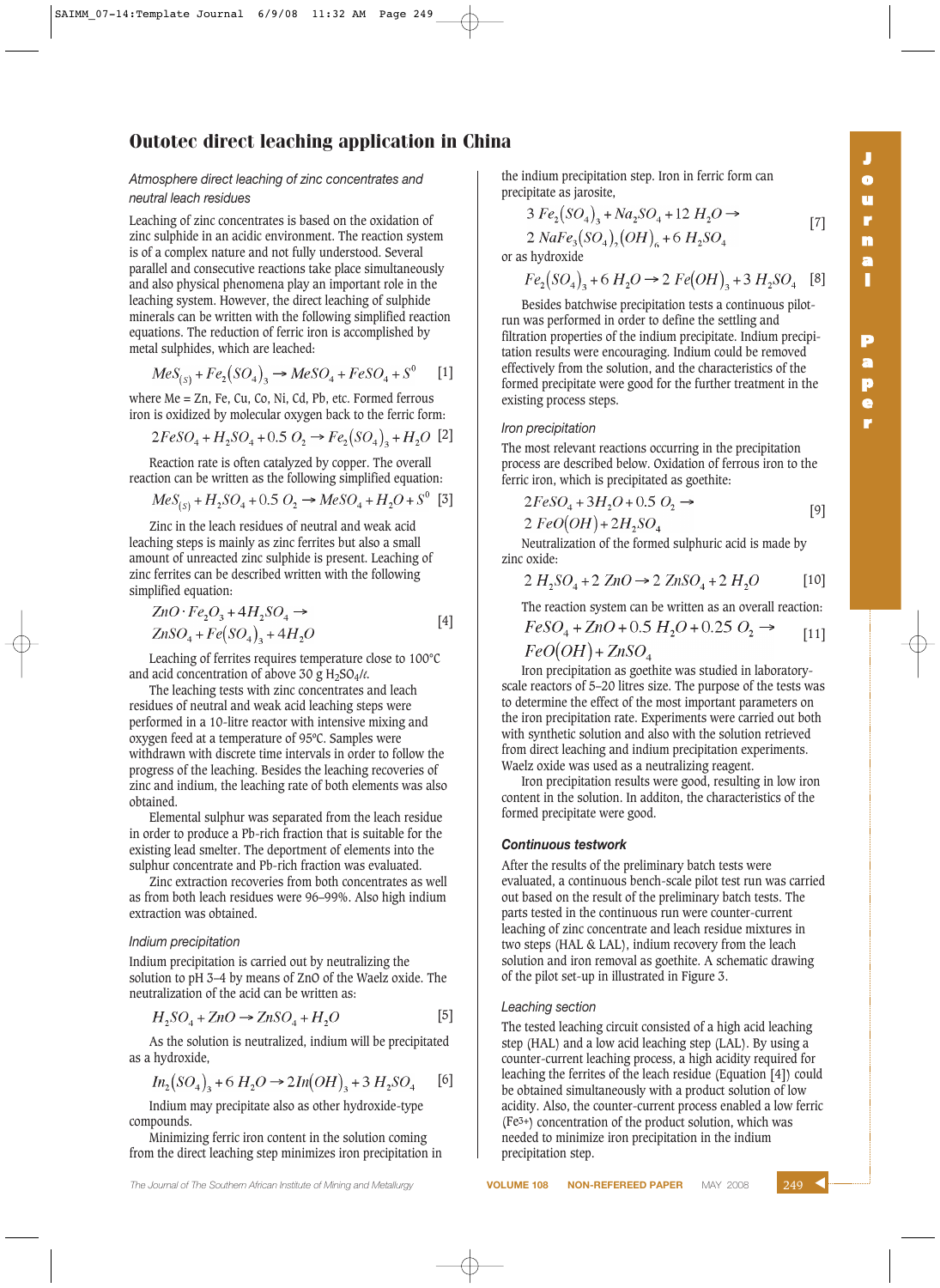

**Figure 3—A schematic drawing of the continuous pilot set-up**

Both LAL and HAL consisted of successive stirred tank reactors of 10-litre size. The reactors were thermostated to 95°C and gaseous oxygen was fed into the bottom of the reactors. At the end of both lines, a thickener was used for solid-liquid separation. The concentrate was fed to LAL, and the leach residue, together with unleached material from LAL, was fed to HAL. Sulphuric acid was fed to HAL in the form of spent acid, having 176 g/ $\ell$  H<sub>2</sub>SO<sub>4</sub> and 56 g/ $\ell$  Zn. The product solution from LAL, having around 10 g/ $\ell$  H<sub>2</sub>SO<sub>4</sub>, was fed to indium recovery.

#### *Indium recovery*

Indium precipitation was carried out in two successive stirred reactors of 3-litre size, kept at 75°C temperature. pH was controlled to approx. 3.5 by Waelz oxide feed. The formed indium containing precipitate was filtered and the liquid phase was fed into the iron removal section.

#### *Iron removal*

After indium recovery, iron was precipitated in two successive stirred reactors of 5-litre size, kept at 75°C temperature. Oxygen gas was fed to the bottom of the reactors. pH was kept between 3 and 4 by Waelz oxide feed. The slurry was led to a thickener, and the goethite precipitate was obtained from the thickener underflow. Part of the thickener underflow was circulated to the reactors for seeding purposes.

#### *Flotation tests*

Flotation tests with slurry from last HAL reactor were performed batchwise. In the flotation step, a concentrate (overflow fraction) containing the elemental sulphur and remaining sulphides is separated from the tailings (underflow) fraction containing e.g. lead sulphate and silica. The tests were carried out in two stages, a rougher stage and a cleaner stage, using 4 and 1.4 litre test cells with mixing and air feed.

#### *Settling and filtration tests*

The settling and filtration properties of the slurries from all

piloted stages were evaluated in batch tests during the pilot campaign. In such a test, a 250 ml sample was taken from the reactor; the settling rate was observed at controlled temperatue; and the filtration time of the settled phase was measured.

#### *Results*

The performance of the main process steps was verified. Some results of the test run are shown in Figure 4 and Table II.

In addition to a verification of the process concept, the test runs produced essential data for process design. Based on the results, mass and energy balance calculations of the process were made with HSC Sim software**8**

#### **Outotec's engineering services**

When enough test work has been carried out and the process concept has been proven feasible and economically viable, the next step is normally design and engineering of the plant. Outotec offers tailor-made engineering packages to fit the needs of the customer. The most central part of the equipment, e.g. the leaching reactors**9**, must be designed and constructed utilizing all the process know-how that has been gathered during the years of development work. These units are considered as Outotec proprietary equipment, for which Outotec is in charge of the entire design and construction.

For Zhuzhou, basic engineering was carried out for both the direct leaching plant, including indium and iron precipitation, and for the solution purification plant. The first step of the basic engineering phase was the process design, where the results from the tests and the preliminary calculations were applied to decide on the detailed flowsheet of the plant and make the mass and energy balances for this. The next steps were the plant design, equipment design, electrical design and automation design. The entire basic engineering phase was carried out during the first half of 2007. In parallel with the basic engineering, the proprietary equipment was designed in detail and purchased.